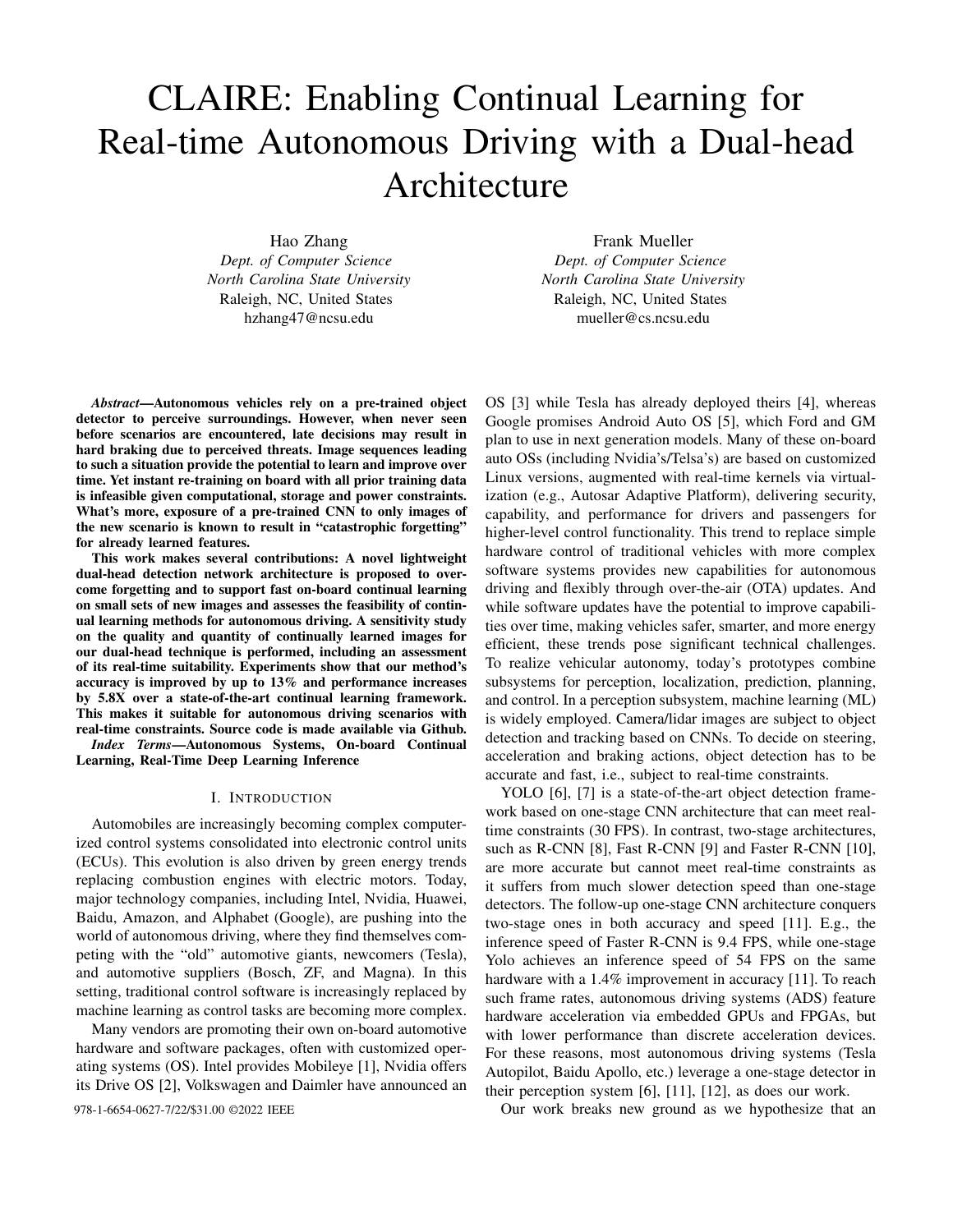on-board ADS should provide the ability to learn from "nearmistakes" with current hardware capabilities. Existing CNNs are far from perfect due to a bias in learning limited to the training set of images. If such a set lacks certain images, safety can be compromised. E.g., the image detector fails to detect a stop sign at first, but the secondary radar-based crash prevention system forced the vehicle to stop before hitting an object. If the system has the ability of reviewing image frames prior to the hard braking action, it would be able to detect the similar scenario next time. The concept of the automated online learning is based on rewinding a sequence of images (say, from a near impact where objects were identified late) and labeling the same, smaller objects of previous frames by tracking objects backwards. This labeling process can be unsupervised and is subject to ongoing work. (Another example would be a stop sign obscured by parked vehicles from a distance seen late, but smaller intersection indications including lines on the ground or the backside of a stop sign on the opposite lane could have alerted the system earlier. Rewinding and auto-labeling can help here as well.)

A simple solution would be to re-train a CNN with additional images plus all seen before images to improve detection capabilities, yet this would require days of computational training, e.g., on a GPU cluster. While such rigorous training is useful to update inference parameters of the CNN via OTA protocols on a regular basis (weekly or monthly), our work aims to provide instant on-vehicle training to better handle a similar critical situation if encountered again on the *same day, even within minutes*.

To account for limited on-board compute and storage , a pre-trained CNN could be exposed to just a few new images, but such attempts have been shown to result in "catastrophic forgetting" — the prediction accuracy of already learned features drops significantly — known as the stability-plasticity dilemma [13].

In this paper, we propose CLAIRE, a continual learning real-time framework based on YOLO [11], which enables the on-board system to learn new scenarios from a few image frames in a very short time. The novel lightweight architecture is designed to elastically support continual learning from new data. In addition, this architecture design can be applied to any general one-stage CNN-based object detector. We demonstrate that our design fits on-board continual learning for autonomous driving and still meets real-time constraints in a sensitivity study. We compare our work with existing continual learning methods in object detection, i.e., joint-training and state-ofthe-art feature-reweighting [14], in both timing and accuracy. Experimental results show that our method outperforms others in both learning time and detection accuracy and only incurs a 3.25ms delay in real-time deep learning inference.

The rest of the paper is organized as follows. Related work on continual learning algorithms and real-time objection detection is discussed in Section II. Section III introduces our novel continual learning framework, CLAIRE, detailing both design and implementation. In Section IV, the timing and accuracy of surveyed methods and our newly proposed method are compared. Also, a sensitivity study is performed on our proposed method. Section V summarizes the contributions and discusses the potential directions of future work.

# II. RELATED WORK

Object Detectors: As addressed in Section I, deep CNN based objectors can be divided into two-stage and one-stage detectors. Two-stage detectors [8] and their variants [9], [10], [15]–[19] identify regions of interest (containing some object) in the first stage, and send the region proposals to the second stage for object classification and localization. Singlestage detectors can be anchor-based (YOLO [6], [7], [11], [20], SSD [12], RetinaNet [21], RefineDet [22]) or pointbased (CenterNet [23], CornerNet [24], FCOS [25]) and are capable of predicting the categories and locations of objects without the region proposal stage. The majority of research has focused on optimizing one-stage detectors, in both accuracy and speed, to make them a better fit for ADS. Nowadays, Tesla Autopilot [4] and Baidu Apollo [26] leverage the one-stage detector due to its higher performance and accuracy compared to a two-stage detector.

Continual Learning: The challenge of continual learning with deep CNN models is catastrophic forgetting [13]. We investigate the forgetting problem caused by direct continual learning, a crucial and general problem in incremental learning with CNNs. Well-known image classification ML methods focus mainly on learning new categories while preserving previously learned knowledge with different techniques, e.g., via ensemble modeling [27]–[29], transfer learning [28], [30], fine tuning [31]–[35], distillation or data exemplars from previously learned knowledge [30], [31], [36], [37], attentionbased meta-learning [38], [39], and addition or adaption of the network architecture [40]. Bi-objective [41] focuses on learning new instances instead of new classes.

Object detection models leverage deep CNN as well. RILOD [29] follows the incremental learning methodology from [31] and applies to one-stage anchor-based object detection. Kang at al. [14] propose a module to change weights in the YOLO-based architecture to recognize novel categories from few images. ONCE [42] and PNPDet [43] leverage the meta-learning and dedicated sub-network techniques, respectively, for incremental learning in a point-based one-stage detector. Our work focuses on the object detection's capability to learn additional data to improve the accuracy of *existing categories*. Both of these learning techniques suffer from potential memory loss triggered by the change in distribution of in continual learning, which is the root cause of forgetting.

Lightweighed Models: PatDNN [44], SqueezeNet [45], HashedNets [46], Xnor-Net [47], MCDNN [48] and Deep Compression [49] take advantage of pruning, compression, asymmetric encoding, and related techniques to minimize the size of ANNs such that a lighter weight ANN can be deployed on smartphones, FPGAs, and other embedded devices. SubFlow [50] dynamically selects sub-graphs of ANNs for both training and inference based on real-time constraints so that training/inference can meet deadlines. However, all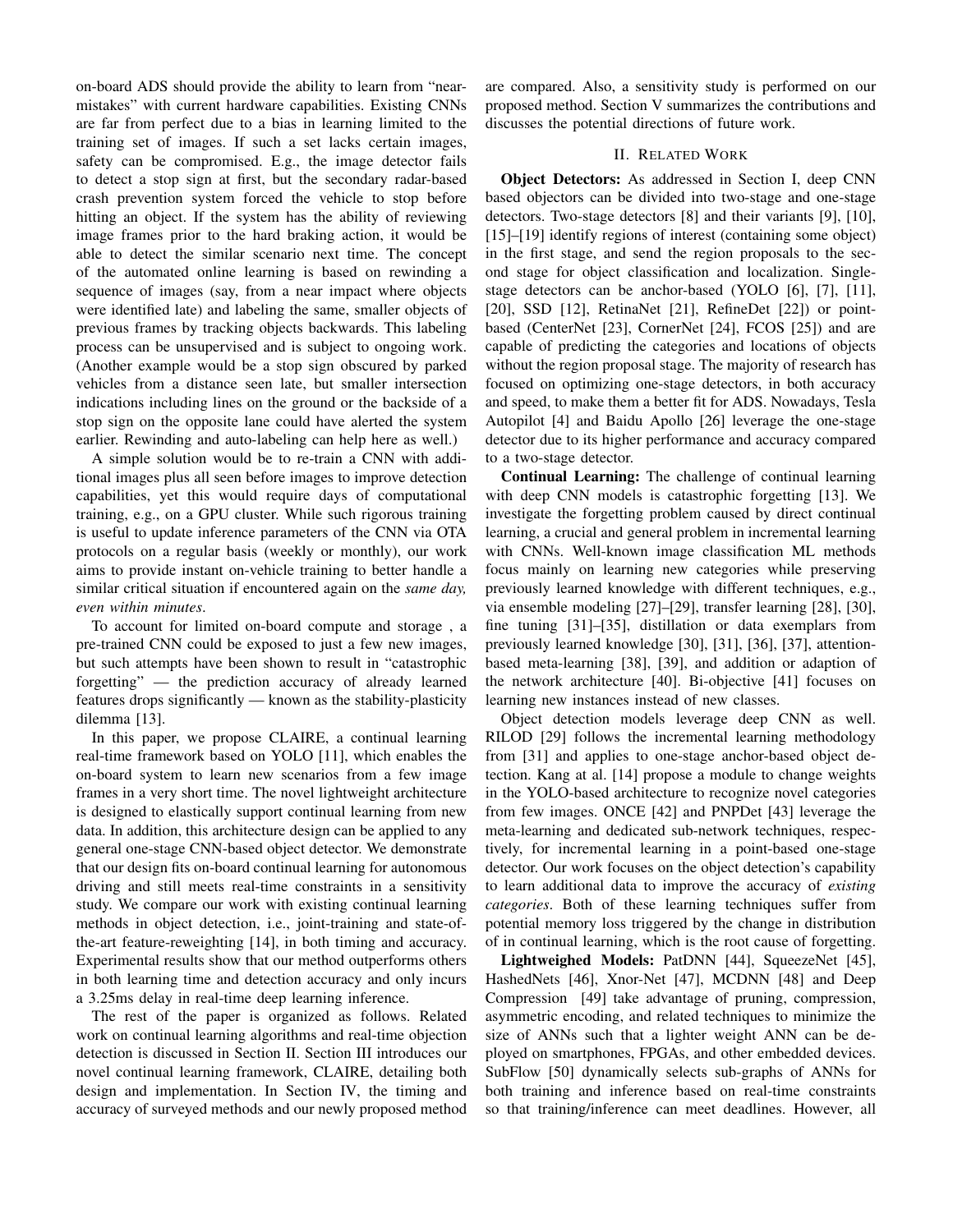these works suffer from a speed-accuracy tradeoff and do not address continual learning.

Multi-branch Inference: HydraNets [51] proposes a dynamic network architecture template for efficient inference of image classification. This architecture contains multiple branches specialized for disjoint categories, where a gate chooses which branches to run when performing inference. However, this work assumes the inference branches have already been learned conventionally offline. In contrast, we continually train with new images of *existing* classes and employ a novel dual-head architecture instead, which aims to reduce training cost but also to keep inference cost low.

### III. DESIGN AND IMPLEMENTATION

Our work aims to create the novel ability for autonomous vehicles to learn new driving scenes on-the-fly in minutes by updating a model incrementally on-board rather than waiting weeks for any periodically retrained model from the cloud. Current object detectors fail to support such a capability. This section describes the design and the implementation of our novel CLAIRE framework.

## *A. Dual-head Architecture Design*

Yolov4 [11] optimizes both accuracy and speed of object detection. Modern one-stage detectors usually consist of two parts, a backbone that automatically extracts features from input images and a detection head that predicts the category and location of objects within an image. Yolov4 leverages the same network architecture as Yolov3 [7]. In addition, Yolov4 employs deeper layers in the backbone than that of Yolov3 by optimizing the activation function and the bounding box selection algorithm.

We designed a novel dual-head object detection architecture that enables real-time incremental learning with new images of existing classes based on the Yolo network architecture.

Our CNN backbone (see Figure 1) extracts features from an input image classified as low-level, medium-level, and high-level features output (corresponding to O1, O2, and O3, respectively, in the figure). These feature outputs are the inputs of our multi-scale detection comprised of the original base head for all categories (left part in blue color bounding box) and the incremental head specializing in learning new scenario data (lower right part in green color ). When an OTA update is received, the base head is reset to the newly received base model if and only if this new model includes the incrementally learned scenarios, i.e., if the last cloud training cycle included the uploaded images that were subject to prior on-board training of the incremental head.

Every detection head (both base and incremental) consists of three prediction blocks dedicated to detecting an object of small (S), medium (M), and large (L) size, respectively. Each prediction block includes eight cascaded convolutional layers and a final detection layer. The block that predicts largersized objects depends on the input not only from the backbone output but also on the output from the smaller (predecessor) prediction block, i.e., the input of M depends on the output of



Fig. 1. CLAIRE framework

S, and L depends on M (horizontal arrows in Figure 1 between two blocks).

Our design differs from HydraNet [51] that consists of multiple prediction branches (or heads). Each HydraNet branch is dedicated to predicting similar categories. In the early stage of our work, we experimented with a multi-head architecture, where each detection head was to detect a subset of the classes. However, this design was deemed infeasible for onboard real-time autonomous driving since the detection time is proportional to the number of heads. Considering the limited on-board GPU and memory resources, more heads imply a need for more memory to store weights and for more compute resources. This led to much higher inference/testing time without increasing accuracy or prediction compared to our dual-head design.

#### *B. Continual On-board Learning*

The objective of the base head is to detect all  $n$  classes. The base head model is an on-vehicle detector that is periodically updated from rigorous re-training in a data center. Both the base and incremental heads are sharing the same backbone in prediction, so that training the base head and the backbone of the CNN are a prerequisite for training incremental heads and is performed offline. Back propagation is applied on all convolutional layers when training the base head. Thus, the base model consists of the backbone and the base detection head.

The incremental head is online trained with few images per class at a time, which reflects resource scarceness (in storage and computation) of on-board devices. The incremental head is trained for all current categories. During the continual learning process, the architecture initializes a new specialized incremental head for training. Backward propagation and update operations are not performed on the backbone during continual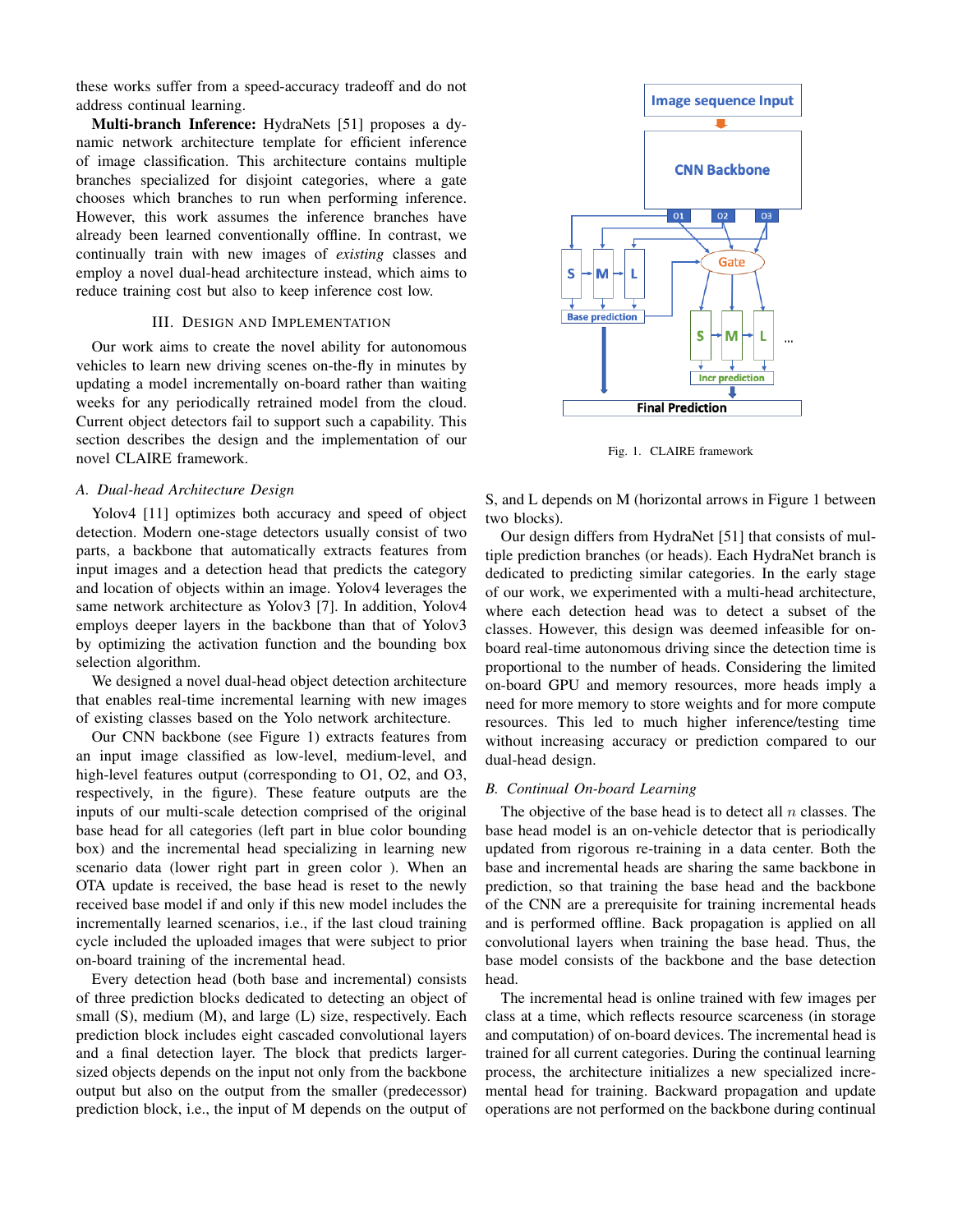learning. Instead, only the weights of convolutional layers in the detection head (green boxes in the figure) are updated. This has two advantages: First, accuracy is guaranteed because we share low level features and update high level ones during continual learning of new data to fine-tune the incremental head. Second, without any back-propagation and backbone updates during training, computation power is conserved while also reducing training time significantly. Since the volume of data for incremental training is small, we leverage data augmentation (i.e., image cropping, flipping, rotating, etc.) to increase the diversity of input images. This data augmentation is also applied to the training of the base head.

Any periodic OTA update can still be applied to the base model in the proposed architecture since we do not modify the structure of the backbone and the base detection head, i.e., the base model network architecture is retained. Thus, weights from both offline retraining with massive old/new data and online/on-board training with (smaller) new data are accommodated simultaneously for the dual-head design.

#### *C. Online Testing:*

During inference/testing, image sequences are sent to the backbone of the network. The backbone is responsible for extracting features per image. During this process, the low- , medium-, and high-level feature outputs are routed to the associated detection blocks of the base head while the backbone caches the intermediate output state. Both the base and the incremental heads are activated during the online inference. The purpose of the gate function is to choose the top detection from the final layers with the highest probability. For example, detecting a single object may have multiple prediction results in both class IDs and locations. The gate selects the best among all of these results.

The output of the base head is a list. Each item within the list includes objectiveness score, class scores, and coordination information of predicted bounding box. The algorithm first filters out detection with predicted objectiveness score lower than a pre-defined threshold value, and then uses quicksort to order the detections by descending class score. In this way, the detection with highest class score is first in the list. Any subsequent list item is compared to the class score of the first item, and if they differ by only a small threshold  $\epsilon$ , the corresponding (top-k) classes are activated for detection. If the difference exceeds  $\epsilon$ , the loop is terminated and the selected classes are returned (as differences only increase in subsequent iterations). The gate selection is presented in Algorithm 1.

The final prediction bar at the bottom of Figure 1 combines the outputs from both base and incremental heads and selects the prediction output with maximum probability, i.e., either a class from the base or from the incremental head. This fusion step guarantees that prediction outputs enjoy the best of both worlds. After all, the incremental head may not always predict the best result for all data.

# Algorithm 1 Select Class IDs

| <b>for</b> $i = 0$ to $N - 1$ <b>do</b>                                |
|------------------------------------------------------------------------|
| <b>if</b> detections[i] objscore $\lt$ threshold <b>then</b>           |
| detection.remove(i)                                                    |
| end if                                                                 |
| end for                                                                |
| Sort detections in descending order by class score                     |
| for $i = 1$ to $N - 1$ do                                              |
| <b>if</b> $(detections[0].cs-detections[i].cs) < \epsilon$ <b>then</b> |
| selectedCls.insert(detections[i].clsId)                                |
| else                                                                   |
| break                                                                  |
| end if                                                                 |
| return selectedCls                                                     |
| end for                                                                |
|                                                                        |

#### *D. Implementation*

The implementation of our method is based on the stateof-the-art real-time object detector framework Yolo [7]. It is compatible with Yolov3 and Yolov4, since both use the same architecture in the detection head. The framework is written in C and CUDA, as is our implementation of the incremental multi-scale head. The incremental learning based on data from a single or more classes is realized by appending an incremental detection head to the end of the current backbone network. Three-level feature outputs are consolidated within each head to provide a single prediction. The incremental head can be dedicated to a subset of the  $n$  classes, which differs from the base head that covers all  $n$  classes. A reflection interface implemented via a member variable, the so-called classid, identifies the classes of a given head (or returns the base as an identification). This facilitates (a) the selection of classes using the output of the base head and (b) the identification of the prediction class resulting from multiplexing of final predictions from base and incremental heads.

The gate activates any incremental detection classes based on the objectiveness scores and class probability from the prediction of the base head. If there is an "approximate tie" in the selection condition, the gate triggers multiple corresponding incremental classes simultaneously. An approximate tie exists if the probabilities of the top class and another class differ by less than some threshold  $\epsilon$ . The implementation uses an  $\epsilon$  of 10%. Additionally, if the base head fails to detect a class altogether, all classes within the incremental head are activated. The gate function can also selectively only trigger the base head if and only if this newly OTA updated model includes the incrementally learned scenarios. This avoids duplicate predication on the incremental head, thereby reducing the inference cost.

Since the incremental head has the same number of layers, any selected classes are mapped to a range of layers within the network. This allows an incremental head to automatically obtain (a) input from layers belonging to the backbone and (b) forward output of the incremental head to the final prediction multiplexer. These capabilities are replicated in C and CUDA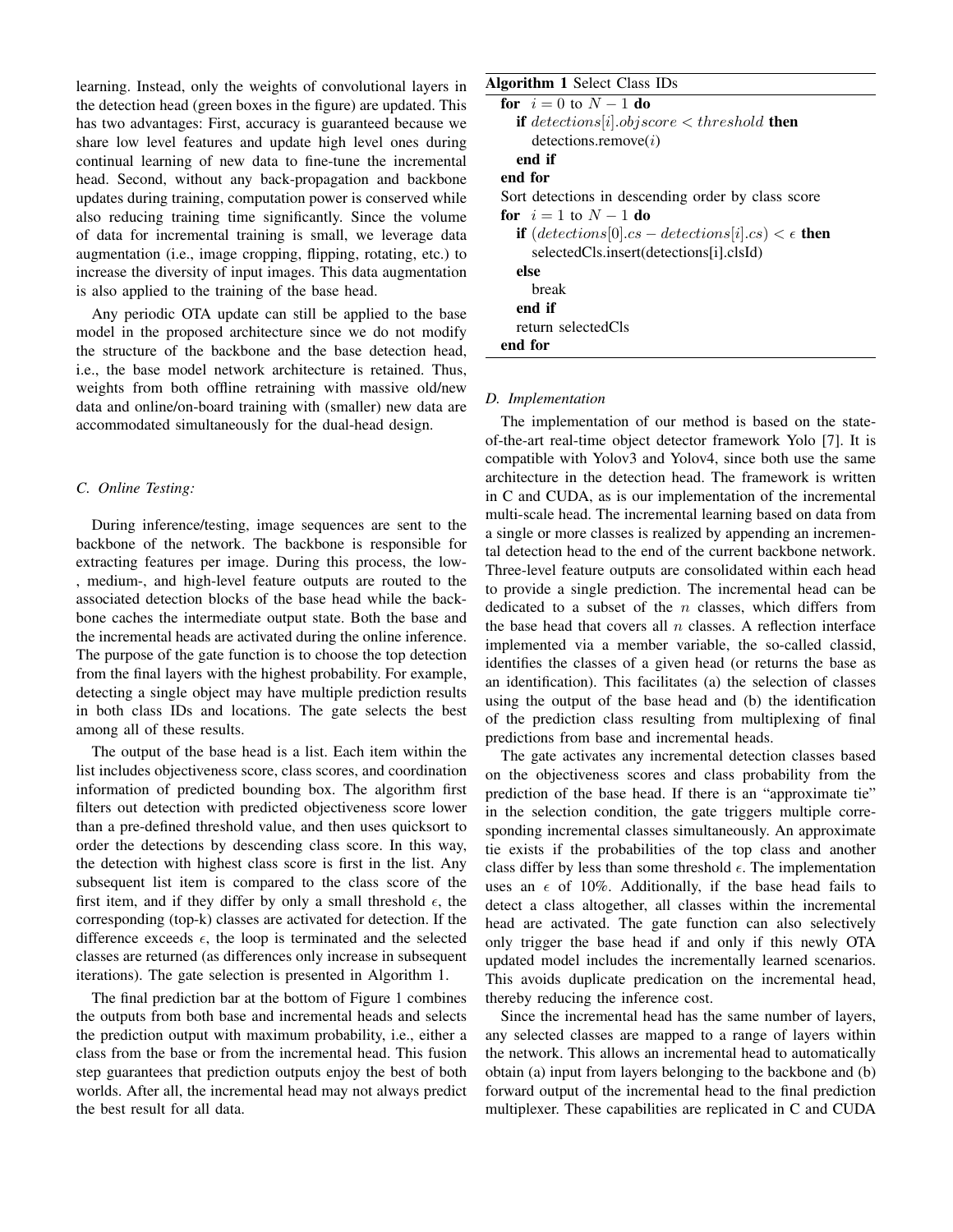for both CPU and GPU computation. A local barrier within each head consolidates the output from the prediction layers corresponding to the small/medium/large image sizes while a global barrier within the final prediction block ensures that the multiplexer provides as a final output the highest prediction probability among both heads (base and incremental ones).

Testbed Experiments were conducted on an X86\_64 platform with two Intel Sandy bridge processors (with a combined 16 cores) utilizing 16GB DDR3 1600 ECC DRAM and a Nvidia RTX 2070 GPU with 8 GB of memory. The CUDA and CUDNN version are 10.0 and 7.4, respectively, running on a CentOS 7.7.1908 distribution with a 4.10 Linux kernel. This setup provides GPU acceleration for both training and inference/testing, both of which exploit the linear algebra libraries provided by Nvidia. Our source code and dataset are available on the Github repository.

### IV. EXPERIMENTS

### *A. Dataset*

The dataset for both training and testing is Microsoft's Common Objects in Context (COCO) [52]. As indicated by its name, images in the COCO dataset are taken from everyday scenes augmented by a "context" to the objects captured. There are 80 object categories in COCO. We extract the object label from the annotation file associated with the image and customize the label format based on our needs. Since our research focuses on autonomous driving, we use a subset of COCO categories related to driving. Other categories, such as food, appliance, and kitchenware, do not contribute to autonomous driving. A reduction in categories also significantly reduces the training time and, to a smaller extent, inference cost as the total number of images is reduced. This facilitates experimentation with a larger set of model variations.

We leverage COCO's APIs to filter out excluded categories as we select the relevant subset of COCO. To meet the image label requirement of the Yolo model, we convert the label from COCO to Yolo format, i.e., each image is associated with a corresponding label file (distinguished by file extension). A label file has one or more entries, each representing a five tuple to identify an object with a class ID, object center (x,y coordinates), width, and height.

Table I depicts the number of images (for training and testing/inference) and the number of objects in them, where images may contain multiple objects that can partially overlap, i.e., only parts of an object are visible.

### *B. Evaluation Metrics*

We use the conventional ML metrics of precision, recall, and F1-score, detailed in the following, to assess experimental results.

The Intersection over Union (IoU) measures the overlap between the predicted bounding box and the ground truth box divided by the union of the two boxes in object detection. We include IoU as a metric since the predicted location of an object is of significant importance in autonomous driving, and it affects object classification. In the experiments, we

TABLE I DATASET DETAILS

| Class ID | # train imgs | # train objs | $#$ test imgs | # test objs |
|----------|--------------|--------------|---------------|-------------|
| $\theta$ | 2287         | 4955         | 1098          | 2439        |
| 1        | 8680         | 19741        | 6117          | 19230       |
| 2        | 2442         | 6021         | 1200          | 3023        |
| 3        | 2243         | 3833         | 840           | 1445        |
| 4        | 2791         | 4327         | 1044          | 1935        |
| 5        | 2464         | 3459         | 1278          | 1599        |
| 6        | 4321         | 7050         | 1602          | 2923        |
| 7        | 2098         | 7590         | 1046          | 3597        |
| 8        | 2893         | 9159         | 1116          | 3472        |
| 9        | 1205         | 1316         | 570           | 628         |
| 10       | 1349         | 1372         | 454           | 594         |
| 11       | 481          | 833          | 257           | 501         |
| 12       | 3844         | 6571         | 1958          | 3494        |

use a uniform IoU threshold 0.5 for all incremental learning methods. If the IoU value exceeds the threshold, an object is detected; otherwise, no object is detected.

A model recognizes an object detection as a true positive (TP) when the object is detected (IoU greater than the threshold) and classified correctly. For detecting class A, the predicted result counts as a false positive (FP) when the object is recognized as A but the ground truth is  $\neg$  A. There are two cases counting as a false negative (FN). One is no detection and the other is detected as  $\neg A$  while the ground truth of the object is A for both cases.

We also measure the training and inference time for each continual learning method. Training time is important since we want to start using the new model with additional capabilities as soon as possible. While continual learning is not subject to the hard real-time constraints (in contrast to inference), any training performed at a lower priority in the background as best effort should still provide a new model within minutes. Inference can then switch over to the new model, and automated driving decisions may benefit from earlier object detection in high-level decision making. Inference time is crucial as well since it has hard real-time constraints, where the continually learned on-board model has to predict the result by a deadline (before the next image frame arrives).

### *C. Analysis of Our Dual-Head Method*

We compare our dual-head architecture with the stateof-the-art work called feature reweighting [14] due to the following considerations: First, based on our literature survey, all continual learning approaches on object detection focus on learning new classes. Yet, our method is on continually learning new data with different distributions for existing classes. Second, although it adapts the model to new classes, feature reweighting is the most relevant work to compare to. It only uses a small amount of new data like ours to train the model continually. This is practical in an onboard continual learning scenario. Their approach is based on the same object detection model as ours. Third, feature reweighting has released their source code, which allows us to reproduce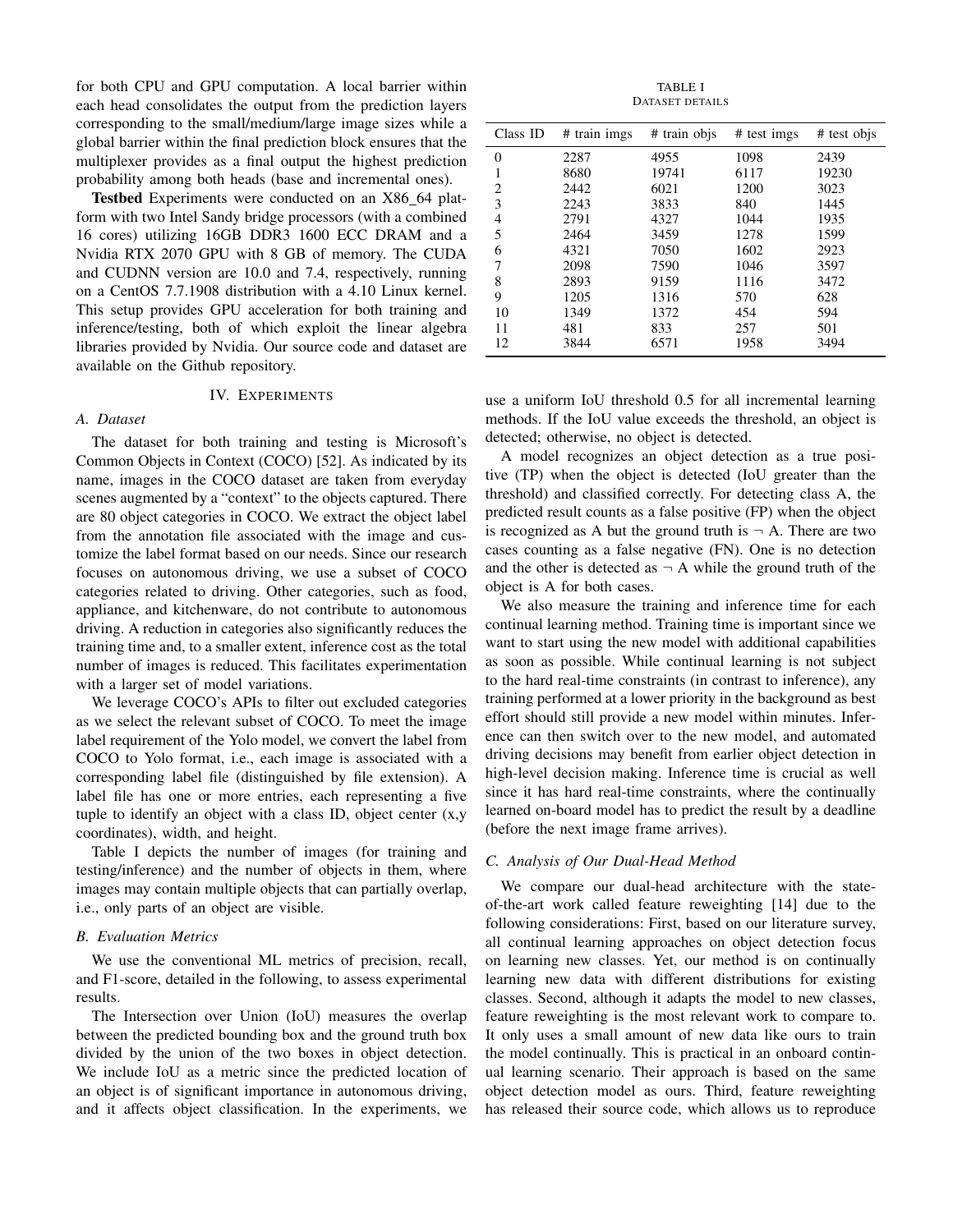their approach. We have also compared our method with joint training. Our approach has almost the same accuracy with that of joint training. Due to space constraints, we have to omit the experimental result of joint training in the following figures.

We next assess detection accuracy with newly learned data, never seen before, and seen before data. A comparison in terms of timing analysis is given Sec. IV-D (Timing Analysis). In this comparison, the base method is trained with the full base data as it is not subject to continual learning. Instead, it should be considered an OTA update resulting from vendor-initiated periodic retraining in their data center, with both old and new data from the field collected over longer periods of time (weeks to months). We take a snapshot of such a base model as a baseline to compare to the two continual learning methods, (1) feature reweighting and (2) our dual-head method. These two are trained with the same baseline data plus new data under continual learning. The hyperparameters are unchanged and remain the same for all methods.

*Evaluation with New Data:* The purpose of this experiment is to determine how well the dual heads have learned the new data during continual training. We use 20 new images from each class to train the incremental detection heads and thus assess our dual-head architecture. As shown in Figure 2, the x-axis denotes the class ID. Compared to the base detection head (top) that has never seen these data, our dual-head method (bottom) has detected 0%–150% more TPs and dramatically reduced the number of FNs. Moreover, there is a decrease in the number of FPs  $0\% - 22\%$ . The precision of the dual head has increased by  $1\%$ –13% across all *n* classes, and the recall of the dual head has improved by  $17\% - 59\%$  for all n classes.

Although the recall of the reweighting method (middle) remains about the same as that of the base model across all  $n$  classes, accuracy drops significantly among all classes due to the high number of FPs, which are misclassifications. For detection of a ground truth with only one class  $(id = 1)$ , the reweighting method tends to predict multiple bounding boxes with classes (nearly all  $n$ ), thereby generating  $n$  times more FPs for every class. Our method performs detection, on average, 61.4% better in terms of precision and 44.4% in recall over all classes than that of the reweighting method. The results show that the incremental head has learned new data for all  $n$  classes. This is the key advantage of the dualhead method over other methods, without access to previously trained data.

*Evaluation with Never Seen Before Data:* Figure 3 depicts the detection metrics of  $n$  classes contrasting the base, reweighting, and dual-head methods for the given testing data (not subject to prior training).

Our dual-head detection architecture results in a larger number of TP cases and fewer FNs across all  $n$  incrementally learned classes. Although our method incurs a slightly higher FP rate than that of base-head detection, the average precision over all  $n$  classes is 3.4% lower, with a standard deviation of 0.03. The dual head resulted in 247 more TPs than the base head. The average recall over all n classes is  $1.1\%$  higher than that of base-head detection, with a standard deviation of 0.01. However, the average precision and recall over all classes of the reweighting method is 51.8% and 14.5% lower than those of the base model. The prediction results of the reweighting model have both high FP and FN, which is an indication forgetting issues during continual learning. This is rooted in their method that focuses on learning new data from new classes instead of learning new data from existing classes. If there is not new class to learn, the reweighting factor balances across all  $n$  classes, which makes the model associate an object with all  $n$  classes, leading to high FP for all classes. In contrast, our continual dual-head method has learned new data with high precision and recall while still retaining prior levels for both metrics of the base method for other test data. Moreover, its testing results on new data outperform that of the feature-reweighting method in Figures 2 and 3.

*Sensitivity Analysis:* The purpose of this experiment is to test the robustness of our dual-head method, i.e., to ensure that continual learning over many images does not result in catastrophic forgetting of learned features. This sensitivity study exposes the base to all training data. The incremental head is then continually trained with 20 new images of each class. We then expose this trained dual-head system in testing (inference) to the same training data across all  $n$  classes. Notice that this is only done as a validation experiment to assess the ability to retain prior seen knowledge. Figure 4 (bottom) depicts detection results of our dual-head architecture over all  $n$  classes indicated by their index (see dataset details in Table I).

Results of the dual-head configuration remain nearly the same across classes as for the base head, i.e., continual training retains prior knowledge across original and retrained classes. The average precision and recall difference is 4.3% and 0.1%, respectively, with a standard deviation of 0.03 and 0.003. In contrast, the average precision and recall difference is 59.9% and 26.5% between the base model (top) and the reweighting method (middle). The experiment in Section IV-C (New Data) additionally showed that new knowledge could also be retained. In other words, our dual-head method is not subject to memory loss with respect to already learned features.

### *D. Timing Analysis*

In this section, we compare both learning and testing/inference time among multiple learning methods and assess why our continual learning method with its dual-head architecture is the fastest. We also conduct a preliminary experiment that executes both online testing/inference and continual learning instances on the same machine to outline directions of future work.

*Training Time:* The second column of Table II shows the single image re-training time of each continual learning method performed on our testbed. The indicated training time is per image. This implies that the model retraining time for the base method is much longer since it is exposed to both new *and* old data.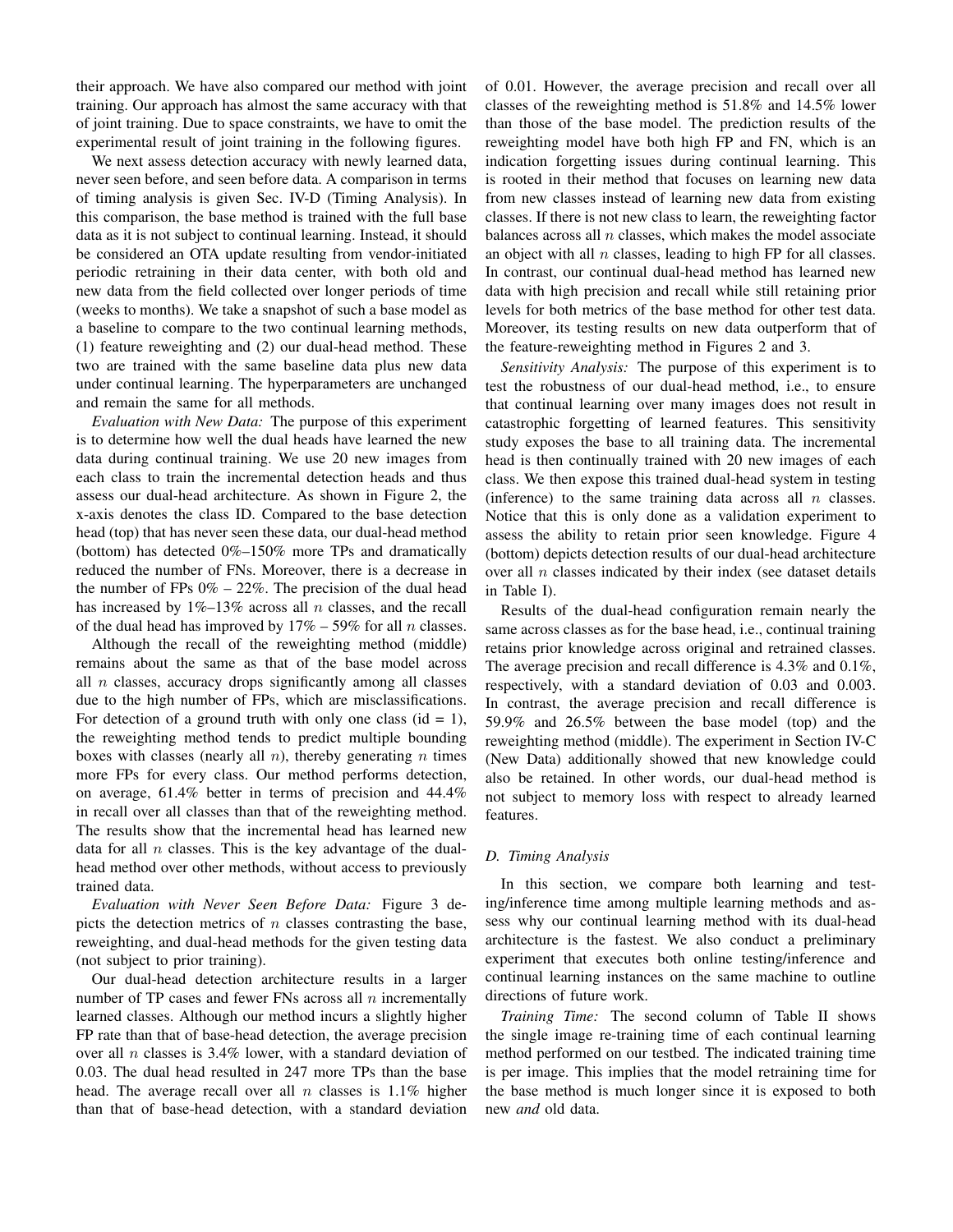

Fig. 2. Evaluation with new data



Fig. 3. Evaluation with never seen before data

Re-training cost is a function of both data volume and computation. While the computational overhead of direct learning and joint training per image through the CNN layers is the same, a different number of images is used in retraining. Direct continual learning only uses images of new scenarios while joint training exposes the same fraction of images across *all* classes, a 13-fold increase in data. The runtime costs in the figure indicate that this data volume causes joint training to take 16 times longer than direct continual learning. The discrepancy (13X data vs. 16X runtime) is due to less I/O caching in the operating system layer but also increasingly denser matrix operations inside the CNN of the latter — resulting from data not being evenly distributed across categories, as we uncovered. Changing weights of features [14] leverages an additional CNN-based module to assist in incremental learning. Although it can learn new classes from a small amount of images, the model still needs to access old data in both learning phases. This makes the training time of the reweighting method longer (by 3X).

The dual-head method has the lowest re-training cost, only 50% that of direct learning. It follows the same computation pattern and data volume as Direct, but without back propagation on the backbone. In addition, the number of filters in the last convolutional layers is reduced since a head may only learn a subset of classes. Learning new images in the order of seconds can be feasibly done as a background task, or even when a vehicle is not in motion, without straining its computational and energy resources.

Finally, learning from scratch by training with all images under the YOLO base framework takes 33hrs, 50min (not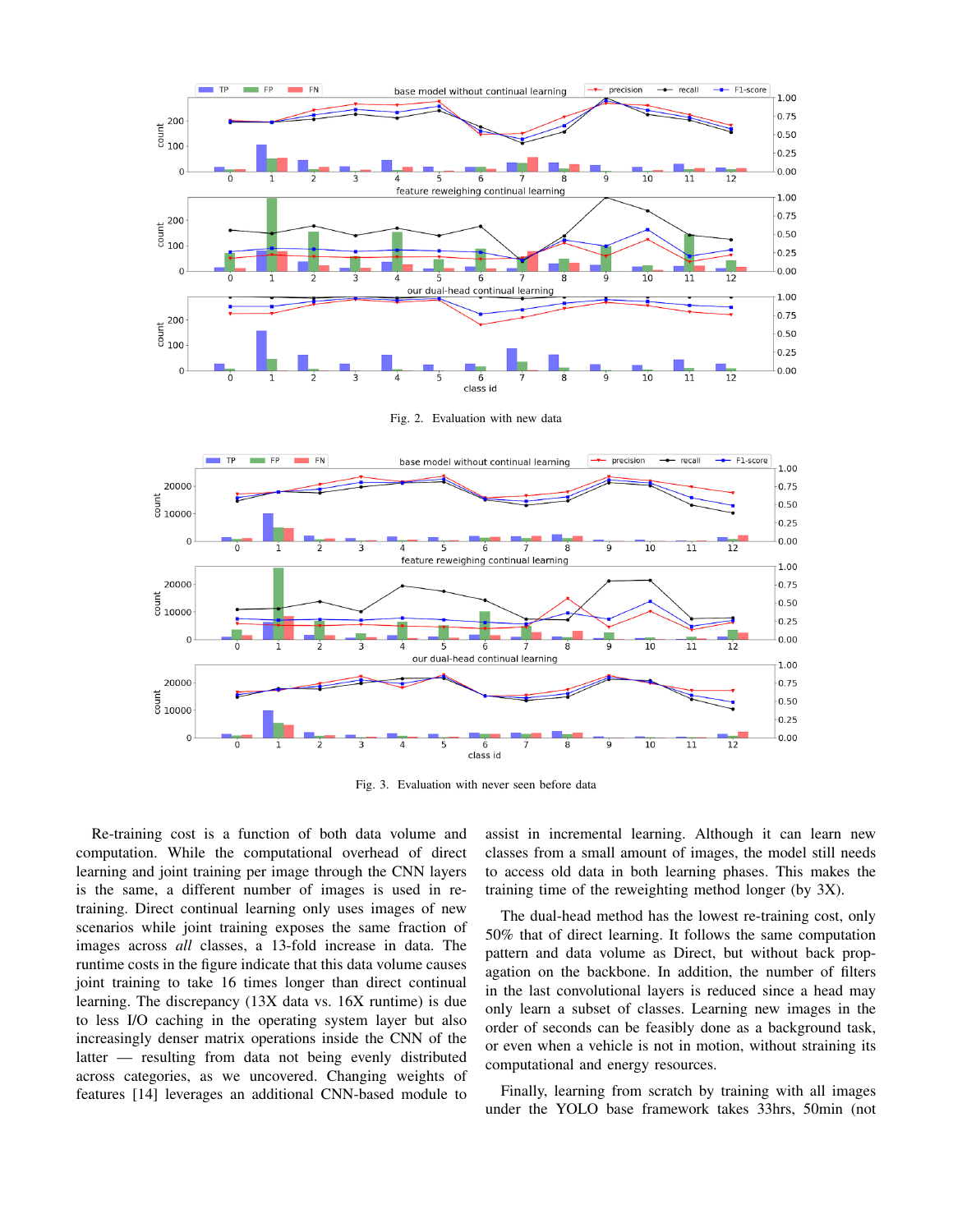

Fig. 4. Evaluation with seen before data

shown in the table), requires excessive storage and consumes considerable energy. This underlines the advantages of incremental learning with our novel dual-head method.

TABLE II TIME DETAILS

| Method    | Training $(s)$ | Detection (ms) | Speed (FPS) |
|-----------|----------------|----------------|-------------|
| Base      | 4.61           | 18.76          | 53.29       |
| Direct    | 4.61           | 18.15          | 55.09       |
| Joint     | 73.80          | 18.67          | 53.54       |
| Reweight  | 13.80          | 581.8          | 1.95        |
| Dual-head | 2.34           | 22.25          | 44.94       |

*Testing/Inference Time:* As shown in third column of Table II, the average inference time of conventional continual learning methods (direct and joint) is under 19ms per image. The test dataset has a total of 11,404 images containing 41,495 objects. While base, direct and joint methods meet real-time constraints at over 50fps, their precision and accuracy are unacceptable compared to our dual-head design. While feature reweighting recognizes new objects, it fails to meet real-time requirement falling short of 2 FPS. Its main computation overhead originates from generating weight vectors from all trained data. This slow speed and excessive access to all old data render the method unsuitable for on-board continual learning. Our proposed method has a 3.5ms higher detection time than the average time of conventional methods, but still within real-time constraints at 45fps with at least equally high precision and accuracy than any other method. Its slower frame rate is due to having to forward through more layers than the base method.

#### V. CONCLUSION

This work contributes (1) the design and implementation of a real-time on-board continual framework that learns within seconds, (2) a novel dual-head architecture to support realtime object detection with new images of existing classes, (3) a fair comparison in timing and accuracy between these methods in the context of continual learning for autonomous vehicles, and (4) a sensitivity study on the quality and quantity of continually learned images for our dual-head technique, including its real-time suitability.

Our method overcomes the memory loss problem of knowledge from old data and performs well in both training and inference. These properties plus its fast learning capability make the proposed method the best candidate for deployment in autonomous driving, where continual learning is performed in the background within a short time while retaining realistic frame rates for real-time foreground object detection.

#### ACKNOWLEDGMENT

This research was supported in part by NSF grant 1813004.

#### **REFERENCES**

- [1] "Intel mobileye," http://www.mobileye.com, 1999.
- [2] "Nvidia drive os," https://developer.nvidia.com/drive/driveos, 2019.
- [3] "Volkswage vw.os," https://www.volkswagenag.com/en/news/fleetcustomer/2021/01/transformers.html, 2021.
- [4] "Tesla autopilot," https://www.tesla.com/autopilot, 2015.
- [5] "Android auto os," https://developers.google.com/cars/design/automotiveos, 2016.
- [6] J. Redmon, S. Divvala, R. Girshick, and A. Farhadi, "You only look once: Unified, real-time object detection," in *IEEE conference on computer vision and pattern recognition*, 2016, pp. 779–788.
- [7] J. Redmon and A. Farhadi, "Yolov3: An incremental improvement," *arXiv preprint arXiv:1804.02767*, 2018.
- [8] R. Girshick, J. Donahue, T. Darrell, and J. Malik, "Rich feature hierarchies for accurate object detection and semantic segmentation," in *Proceedings of the IEEE conference on computer vision and pattern recognition*, 2014, pp. 580–587.
- [9] R. Girshick, "Fast r-cnn," in *IEEE international conference on computer vision*, 2015, pp. 1440–1448.
- [10] S. Ren, K. He, R. Girshick, and J. Sun, "Faster r-cnn: Towards real-time object detection with region proposal networks," *IEEE transactions on pattern analysis and machine intelligence*, vol. 39, no. 6, pp. 1137–1149, 2016.